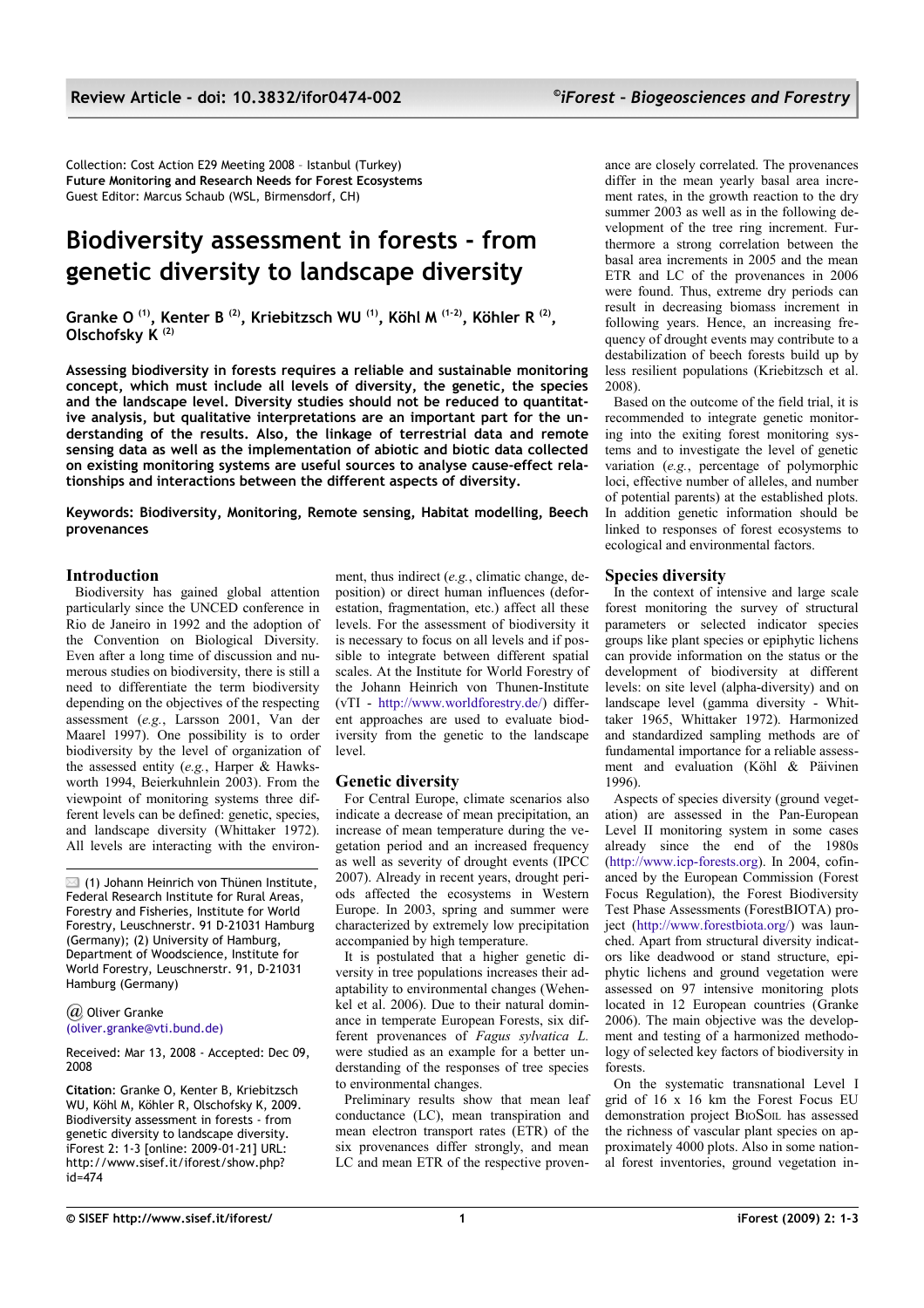formation on species level is available in addition to tree species data.

The above mentioned species based datasets including the abundance of each species permit the calculation of specific diversity indices like Shannon-Wiener-Index (Shannon & Weaver 1949), Evenness or Simpson-Index (Simpson 1949, Pielou 1966, McGarigal & Marks 1994, O'Neil et al. 1988, Walz 1999). Correlative studies using key factors from forest biodiversity and site or external factors like pollution offer valuable clues to the effects of single factors (*e.g.*, Thimonier et al. 1992, Seidling et al. 2008).

## **Landscape diversity**

Species based surveys from representative large-scale inventories also provide information on landscape diversity by aggregating data for, *e.g.*, geo-botanical or administrative regions (Jennings 2000). Using for example geo-statistical methods, maps could be produced showing landscape pattern for species richness and derived diversity indices. For instance hot spots of vascular plant diversity in forests could be identified with this method (Guisan & Zimmermann 2000).

The linkage of remote sensing data and terrestrial data using, *e.g.*, the kNN method (*k*-Nearest Neighbours - Kilkki & Päivinen 1987, Tomppo 1991, Stümer 2004) or regression analysis is another tool for landscape analysis, which provides objective data for landscape planning and for political decision support. This method could be used to calculate a large number of landscape indices like Shannon-Wiener-Index or specific fragmentation indices (Köhl & Oehmichen 2006). Landscape indices quantify, *e.g.*, biodiversity in more or less useful ways (Köhl & Zingg 1996).

However, the prediction of effects of political decisions on landscapes and e.g. habitat suitability is limited especially in the case of those species that use specific habitats in landscapes with diverging structures. With the kNN method for instance, *in situ* data can be combined with ancillary data such as remote sensing imagery to realise an objective, but species specific landscape analysis in terms of a habitat suitability modelling (Kenter 2007). The spatial information as a pre result of the kNN combination can be recalculated to specific attribute maps. The different attribute information can be combined and weighted to a habitat suitability index. An open habitat model can be applicable for various key species on different scales. Simulation and modelling of habitats can offer politically relevant information by forecasting the implications of potential land use activities on spatial and temporal scales. Different model approaches (binary, fuzzy logic and home range), considering climate change or land use changes, provide an estimation of the temporal development of a landscape as a potential habitat (Kenter 2007).

Quantitative information about changes of land cover and land use, based on remote sensing data, enable on landscape level the identification of the main pressures on biodiversity in the past. In the international cooperation project BIOPRESS long-term land use changes were analysed on several 30 x 30 km windows and  $2 \times 15$  km transects in Europe by interpretation of historical aerial photos using standardized land use classes. Increased annual change rates were observed in the period from 1990-2000 as compared to 1950-1990. Changing patterns are different for bio-geographic regions and individual countries. The comparison of results derived from detailed aerial photographs and COR-INE 1990 demonstrated, that based on the aerial photos the number of detected changes can be doubled. An overlay with Natura 2000 sites showed less changes within protected sites compared to the surrounding. With BIOPRESS the capability of remote sensing for landscape dynamics assessments could be demonstrated and a need for frequent and more detailed landscape assessments as indicator for changes in biodiversity was substantiated (Köhler et al. 2006).

The monitoring of forest biodiversity in the sense of conservation and sustainable management needs tools which allow evaluating the assessed parameters with reference to naturalness. Such tools can be applied e.g. by using a common and accepted regionalised list of plants growing exclusively or mainly in forests. Such a list of forest vascular plant species was developed for Germany by Schmidt et al. (2003). The further development of those evaluation tools on European level will be an important task in future.

### **Conclusions**

Considering global changes and their impacts on ecosystems, monitoring of biodiversity needs a reliable and sustainable monitoring concept, which should include all levels of diversity, the genetic, the species and the landscape level. Diversity studies should not be reduced to quantitative analysis; qualitative interpretations are an important part for the understanding of the results. Applicable and accepted reference systems (*e.g.*, potential natural vegetation - Tüxen 1956, Kowarik 1987, Bohn et al. 2003 -, forest types - EEA 2006) and evaluation tools (classification of species groups - *e.g.*, Ellenberg et al. 1992, Grime 1979, Schmidt et al. 2003 - or forest status indicator - Petriccione et al. 2007) are useful to implement also naturalness concepts.

Despite numerous studies on biodiversity aspects, there is still a high need for future research. The linkage of terrestrial data and remote sensing data as well the implementation of abiotic and biotic data collected on existing monitoring systems are useful sources to analyse cause-effect relationships and interactions between the different aspects of diversity.

### **References**

Beierkuhnlein C (2003). Der Begriff Biodiversität. Nova Acta Leopoldina NF87 328: 51-71.

- Bohn U, Gollub G, Hettwer C, Neuhäuslová Z, Schlüter H, Weber H (2003). Map of the natural vegetation of Europe. Federal Agency for Nature Conservation, Bonn, Germany.
- EEA (2006). European forest types Categories and types for sustainable forest management reporting and policy. EEA Technical report No 9/2006. European Enviroment Agency, Copenhagen, Denmark. [online] URL[:http://reports.](http://reports.eea.europa.eu/technical_report_2006_9/en) [eea.europa.eu/technical\\_report\\_2006\\_9/en](http://reports.eea.europa.eu/technical_report_2006_9/en)
- Ellenberg H, Weber, HE,  $\overline{Da^2/4}$ ll, R, Wirth V, Werner W, Paulissen D (1992). Zeigerwerte von Pflanzen in Mitteleuropa. Scripta Geobotanica 18: 6-199.
- Granke O (2006). Assessment of Ground Vegetation. ForestBIOTA work report. [online] URL[:http://www.forestbiota.org/](http://www.forestbiota.org/)
- Grime JP (1979). Plant strategies and vegetation processes. Wiley, London, UK, pp. 222.
- Guisan A, Zimmermann NE (2000). Predictive habitat distribution models in ecology. Ecologic-<br>al Modelling 135: 147-186. - doi: al Modelling 135: 147-186. - doi: [10.1016/S0304-3800\(00\)00354-9](http://dx.doi.org/10.1016/S0304-3800%5C(00%5C)00354-9)
- Harper JL, Hawksworth DL (1994). Biodiversity: measurement and estimation. Philosophical transactions of the Royal Society of London Series B Biological sciences 345: 5-12. - doi: [10.1098/rstb.1994.0081](http://dx.doi.org/10.1098/rstb.1994.0081)
- IPCC (2007). Climate change 2007: the physical science basis. Summary for policymakers. Contribution of Working Group I to the Fourth Assessment Report of the Intergovernmental Panel on Climate Change. WMO, Geneva, Switzerland, pp. 21.
- Jennings MD (2000). GAB analysis: concepts, methods, and recent results. Landscape Ecology 15: 5-20. - doi: [10.1023/A:1008184408300](http://dx.doi.org/10.1023/A:1008184408300)
- Kenter B (2007). Applying objective data for a multi temporal analysis of habitat suitability indices to monitor biodiversity: a case study for the example key species Red kite (*Milvus milvus*) and Black stork (*Ciconia nigra*). Dissertation Universität Hamburg, Hamburg, Germany, pp. 221. [online] URL[:http://www.sub.uni-ham](http://www.sub.uni-hamburg.de/opus/volltexte/2008/3518/)[burg.de/opus/volltexte/2008/3518/](http://www.sub.uni-hamburg.de/opus/volltexte/2008/3518/)
- Kilkki P, Päivinen R (1987). Reference sample plots to combine field measurements and satellite data in forest inventories. Research Notes 19, Department of Forest Mensuration and Management, University of Helsinki, pp. 209-215.
- Kowarik I (1987). Kritische Anmerkungen zum theoretischen Konzept der potentiellen natürlichen Vegetation mit Anregungen zu einer zeitgemäßen Modifikation. Tüxenia 7: 53-67.
- Kriebitzsch WU, Beck W, Schmitt U, Veste M